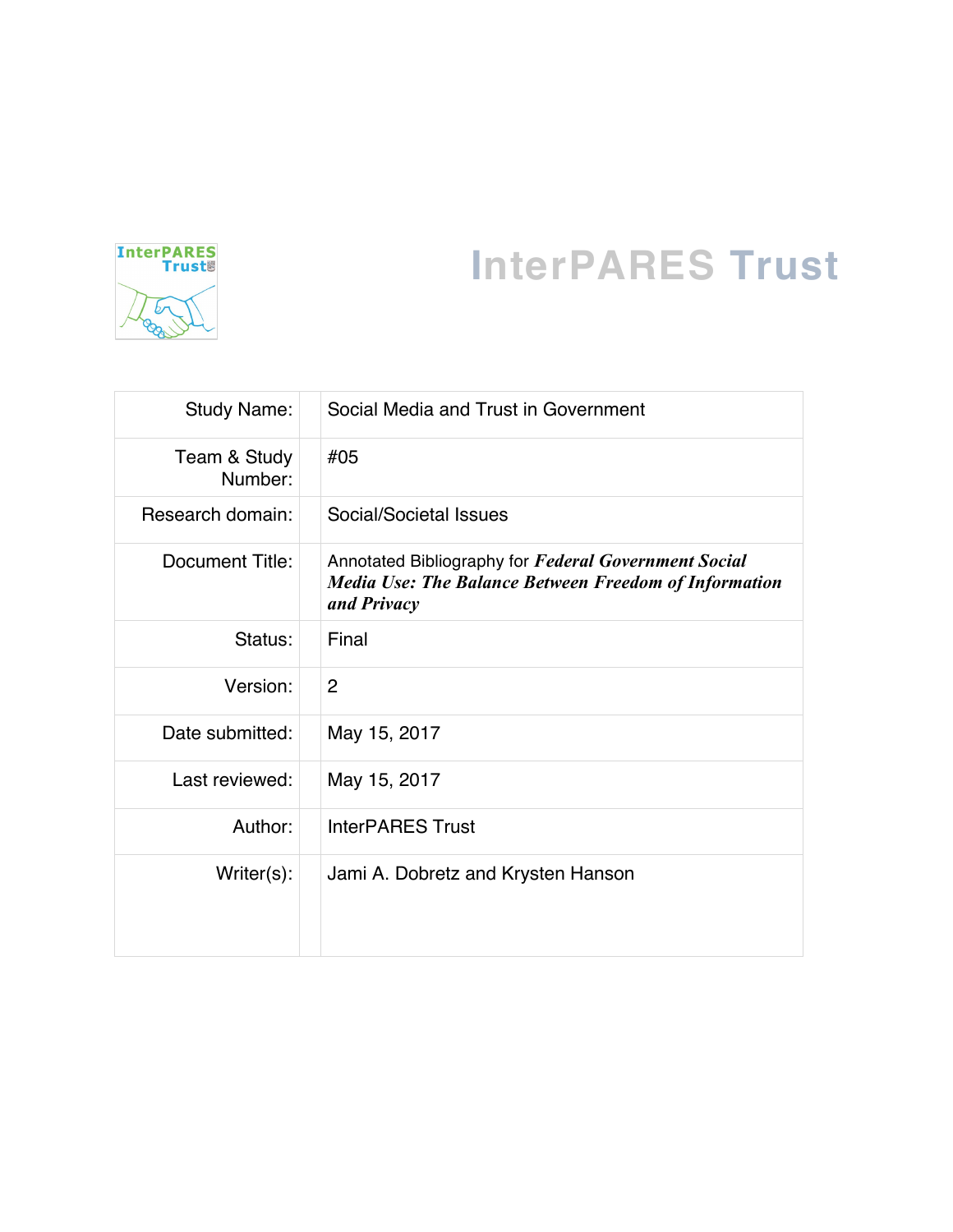# Document Control

| <b>Version history</b> |              |                        |                                                 |
|------------------------|--------------|------------------------|-------------------------------------------------|
| Version                | Date         | By                     | <b>Version notes</b>                            |
|                        | May 10, 2017 | J. Dobretz & K. Hanson | Reviewed by P. Franks<br>and returned for edits |
|                        | May 15, 2017 | J. Dobretz & K. Hanson | Reviewed by P. Franks<br>and approved.          |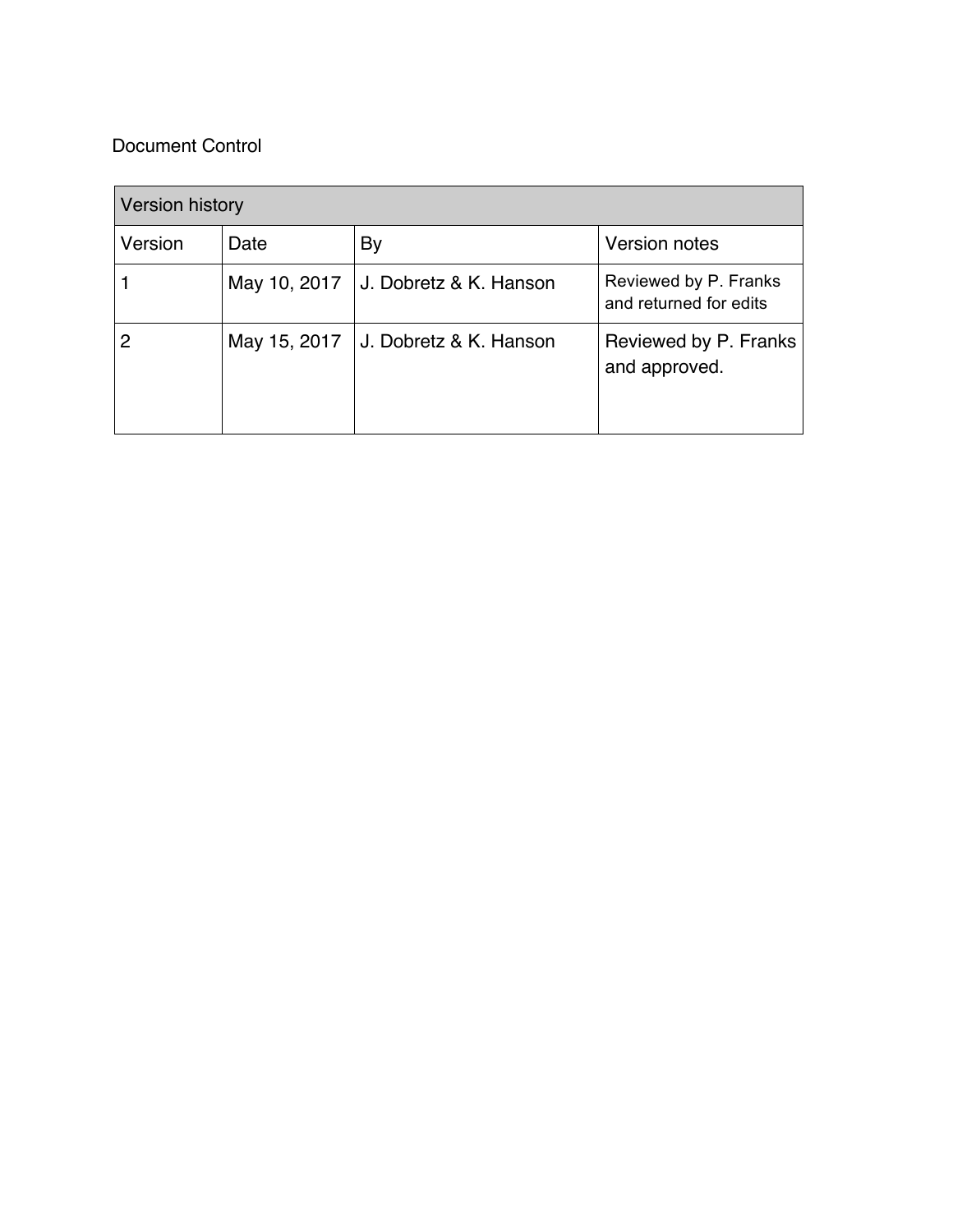Annotated Bibliography for

## **Federal Government Social Media Use:**

#### **The Balance Between Freedom of Information and Privacy**

Jami A. Dobretz and Krysten Hanson

San José State University

# Author Note

Jami A. Dobretz and Krysten Hanson are graduate students in the School of Information,

San José State University.

This annotated bibliography describes references for an online presentation delivered on May 2,

2017, as part of the SJSU School of Information MARA Guest Lecture Webinar Series. Link to

an mp4 recording of the presentation: http://bit.ly/2riHQeU

The presentation and annotated bibliography were based on the work completed for the

InterPARES Trust research project, *Social Media and Trust in* Government (#05),

led by Dr. Patricia C. Franks.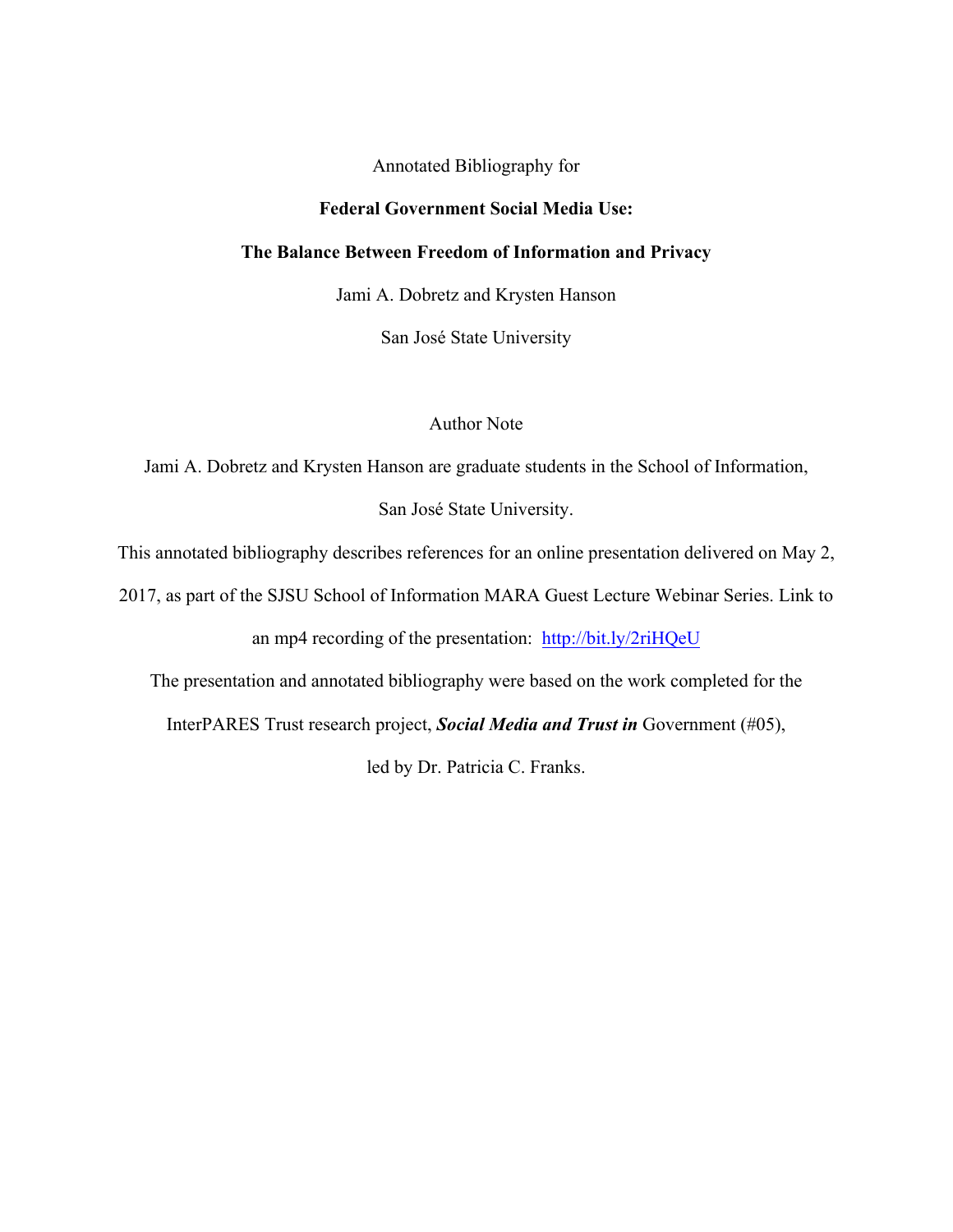Annotated Bibliography, 1st edition prepared for **Social Media and Trust in Government (#05)** Topic: *Federal Government Social Media Use: The Balance Between Freedom of Information and Privacy* May 15, 2017

Baranetsky, V. D. (2014). Social media and the Internet: A story of privatization. *Pace Law Review*, *35*(1), 304-343.

This article discusses privatization in relation to the governance of social media and the Internet in America, and it mentions constitutional remedies and individuals' civil rights and liberties in the U.S. The American federal government is mentioned, along with whistleblower Edward Snowden's decision to leak several top-secret documents regarding the U.S. National Security Agency's global surveillance programs. Big Data and technology firms such as Google Inc. and Facebook Inc. are examined.

This article examines where privacy is today in comparison to the historical context of privacy; it also states the growing opinion of Americans regarding their privacy. The privacy issues discussed within the article examine the crossover in privacy concerns throughout the world.

Bertot, J.C., Jaeger, P.T., & Hansen, D. (2011). The impact of policies on government social media usage: Issues, challenges, and recommendations. *Government Information Quarterly, 29*, 30-40. doi:10.1016/j.giq.2011.04.004

Social media is a new and growing form of communication being utilized by government agencies. While there are many policies that address some aspects important to governing social media usage there are still gaps in the policies. In order to utilize these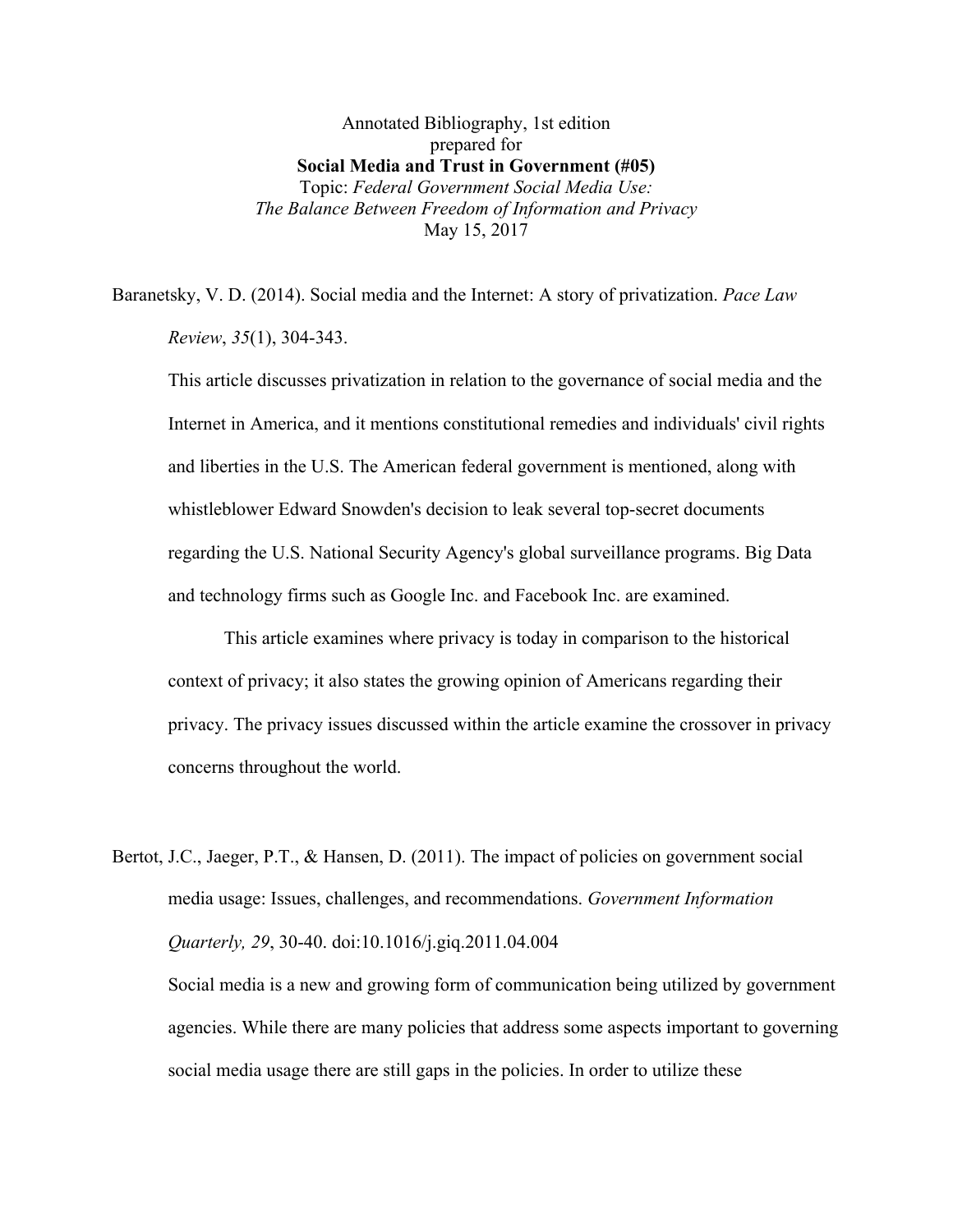communication tools to better reach and engage the citizens, the policy must be updated to meet the goals of existing policies.

- Bretschneider, S. I. and Mergel, I. (2013). A three-stage adoption process for social media use in government. *Public Administration Review, 73*(3), 390-400. doi:10.1111/puar.12021. This article outlines a three-stage process that the writers believe is the typical adoption process for new ICT tools in government agencies. The three stages are intrapreneurship and experimentation, order from chaos, and institutionalization. These stages illustrate the shift of an organization from chaotic uncontrolled use of new technologies to the standardization and implementation of protocols for new ICT tools. This cycle is based on case studies of implementations of PC and cell phones. The authors believe that the implementation of social media in government organizations is following this same process.
- Calland, R. and Bentley, K. (2013). The impact and effectiveness of transparency and accountability initiatives: Freedom of information. *Development Policy Review, 31*(1), 569-587.

Freedom of Information legislation is increasingly being enacted around the world. This article examines how FOI legislation is being utilized and upheld in various countries based on case studies of FOI usage in various countries. FOI legislation is an important component to increase the transparency of a government, but for the FOI legislation to be effective it must be supported by the government and actually utilized by the citizens.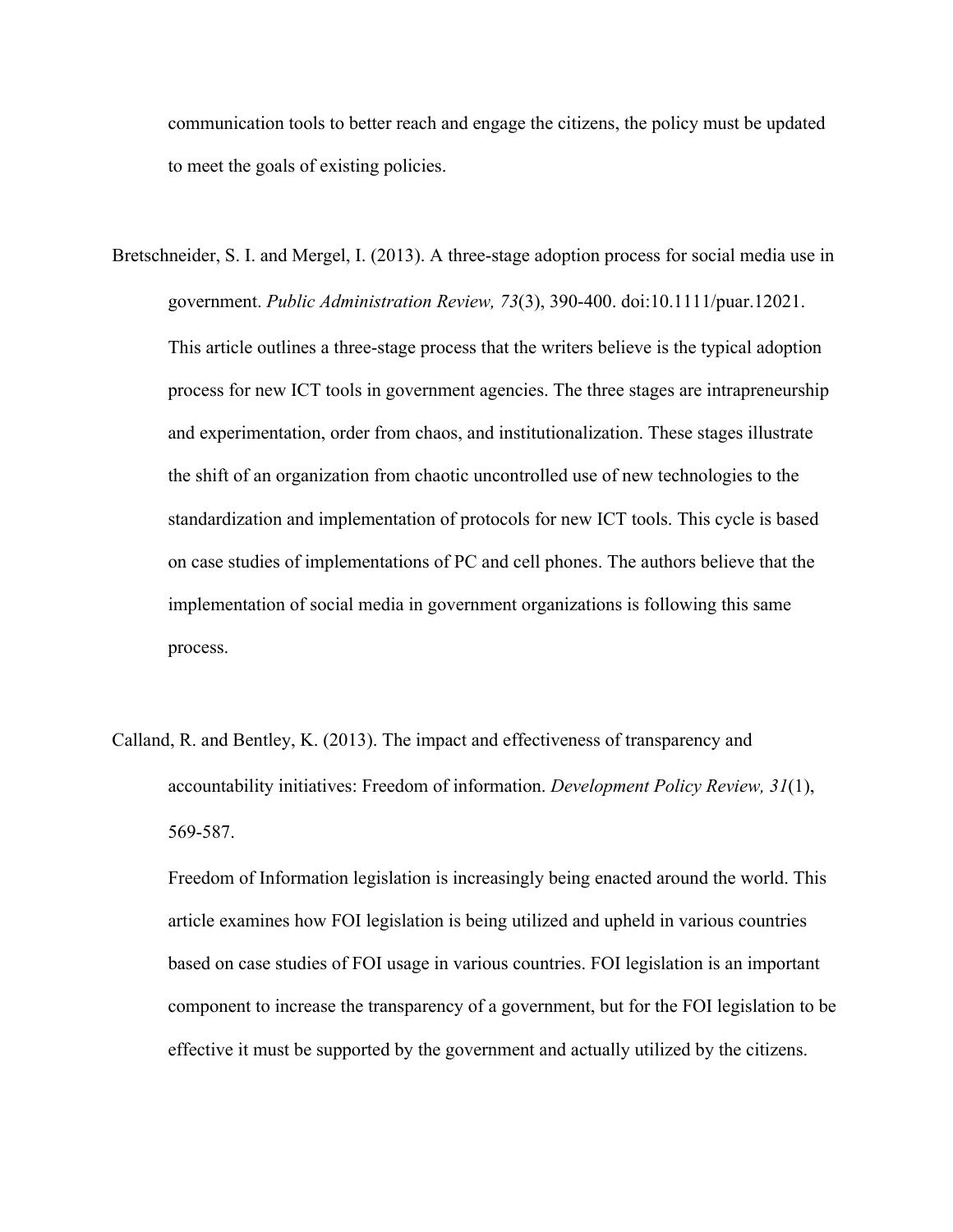Claypoole, T. F. (2014, February). Privacy and social media. Retrieved from http://www.americanbar.org/publications/blt/2014/01/03a\_claypoole.html This article examines how social media is changing privacy through constant connectivity among individuals. The articles examines how social media builds communities at the cost of privacy and leaves social media users vulnerable to criminal activity. The destruction of privacy through social media use is examined closely, and risk management is discussed throughout. Also discussed within is data mining of information by social media platforms.

This article is used to set a baseline for where the United States is today concerning privacy, including how social media is regulated throughout the country, pointing out the virtues and shortcomings in current regulation. This article can also be used to show a juxtaposition to the privacy policies used by countries throughout the world.

Cole-Miller, K., Ward, W., Fruhling, A. & Cooper, K.D. (2016). Social media policies in the Department of Defense - Do they address risk? *Journal of Information Privacy and Security, 12*(2), 93-102. Doi: 10.1080/15536548.2016.1180942 This article inspects the DOD policies for social media through the lens of affordance. When doing so, they found that the DoD social media policies do address risk management to some level. Even though the policies do address risk management the writers have recommendations for the DoD to make their policies more effective.

Community attitudes to privacy survey. (2013). Office of the Australian Information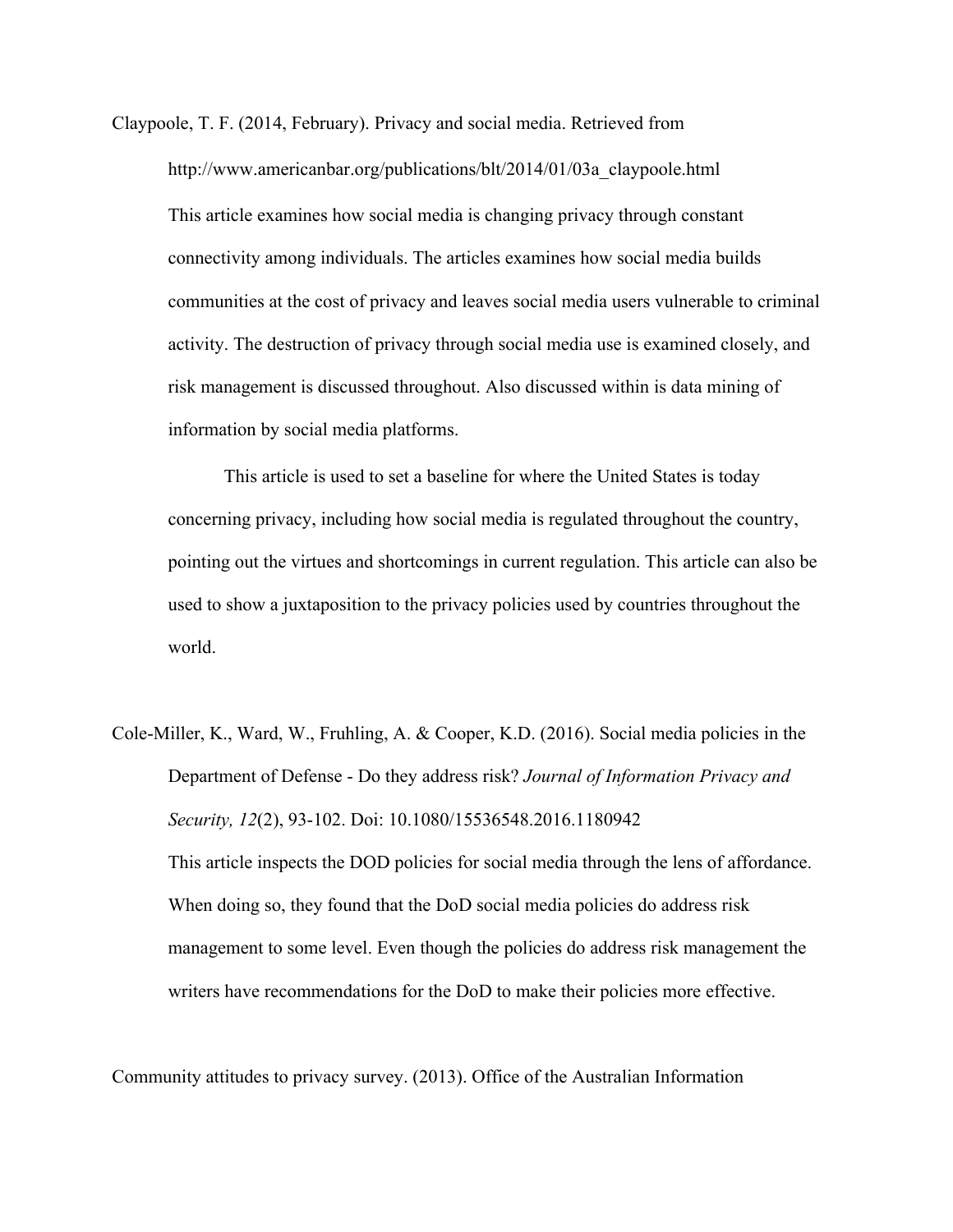Commissioner. Retrieved from

https://www.oaic.gov.au/engage-with-us/community-attitudes/oaic-community-attitudesto-privacy-survey-research-report-2013

This 2013 research report from the Australian Government Office of the Australian Information Commissioner (OAIC) examines the findings from a survey on privacy. The survey collected opinions about privacy, as well as privacy awareness from 1,000 Australians via a phone survey. This survey revealed almost half of the survey participants felt online services put their privacy at risk and cites the privacy concerns specific to Australians.

Criado, J. I., Sandoval-Almazan, R. r., & Gil-Garcia, R. j. (2013). Government innovation through social media. *Government Information Quarterly*, *30*(4), 319-326. Social media in government is becoming one of the major trends in Electronic Government (e-government) research and practice worldwide. During the last few years, several authors have addressed the potential of social media for the innovation of public sector organizations. Most of these contributions have focused on the technical dimensions of social media, while other aspects have not attracted equal attention. In contrast, this introductory article interrogates the role of social media in the basic areas of e-government: government information flows and the availability of government information; the use of information technology to create and provide innovative government services; the impact of information technology on the relationships between the governed and those governing; and the increasing importance of information policies and information technologies for democratic practices.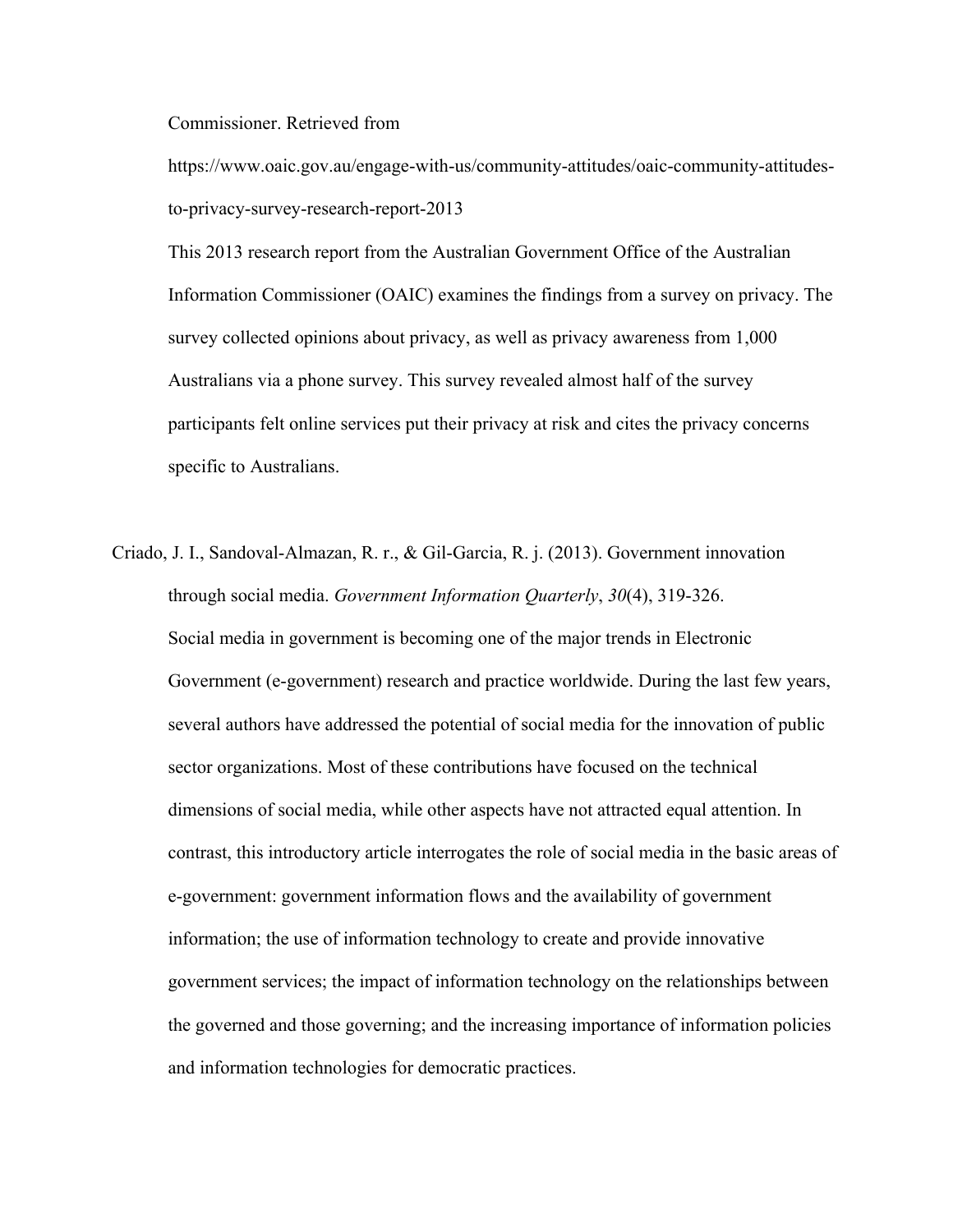DeNardis, L., & Hackl, A. (2015). Internet governance by social media platforms.

*Telecommunications Policy*, *39*(9), 761-770. doi:10.1016/j.telpol.2015.04.003 An emerging area of inquiry in Internet governance scholarship is the role of private information intermediaries in enacting governance via technical design choices and user policies. Following this trajectory, this paper addresses governance by social media rather than governance of social media. Informed by conceptual frameworks from Internet governance and Science and Technology Studies, it examines the extent to which these platforms either promote or constrain rights in three thematic areas: (1) anonymous speech and individual privacy; (2) the ability to express ideas or, stated as a negative liberty, freedom from censorship; and (3) technical affordances of interoperability and permissionless innovation. Because of their unique role as the intermediaries providing citizens with access to the digital public sphere, social media platforms are central points of control on the Internet. Viewing these private platforms through an Internet governance lens, rather than a content lens, suggests that social media technical architectures and policies actually pose several challenges to communication rights as well as to the open Internet. There is an opportunity for Internet governance studies, which have primarily focused on governmental policies and new global institutions, to give greater consideration to the direct policymaking role of private intermediaries and the accompanying phenomenon of the privatization of human rights.

Grube, D. C. (2017). Rules, prudence and public value: Public servants and social media in comparative perspective. *Government and Opposition, 25*(1), 75-99.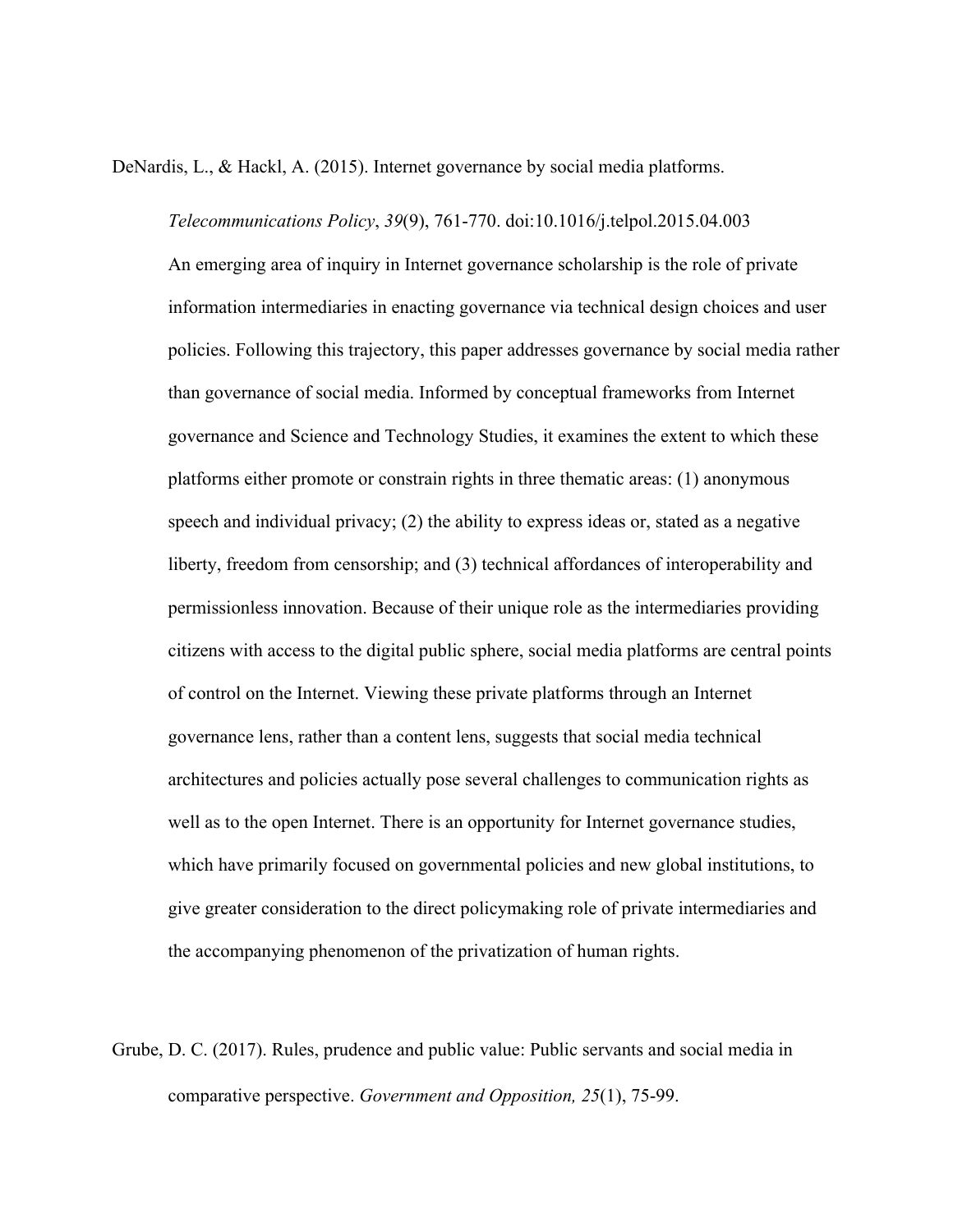doi:10.1017/gov.215.21

This article compares the social media policies that are in place for the governments of Australia, New Zealand, Canada, and the UK. These four countries are being compared since they all have the Westminster style of government. In this analysis, they discuss what is considered appropriate or inappropriate use in each country analyzing how all four compared to each other.

- Hazell, R. & Worthy, B. (2010). Assessing the performance of freedom of information. *Government Information Quarterly, 27*, 353-359. doi: 10.1016/j.giq.210.03.005 This article compares the Freedom of Information acts for the United States, Australia, Canada, New Zealand, the US, and Ireland. It reviews when and how each of these acts were implemented and examines how they have performed since being implemented, reflecting on the effect they have had on public trust within each country.
- Ionescu, L. (2013). The role of technology in combating corruption. *Economics, Management, and Financial Markets, 8*(3), 101-106.

This article argues that increased access to ICT tools such as Internet, mobile phones and social media by both the government and the citizens can lead to less corruption. An important key is the decentralization of information that allows the citizens to hold their government accountable, while the government's use of these tools allows for better distribution of services and information.

John, N. A., & Peters, B. (2017). Why privacy keeps dying: the trouble with talk about the end of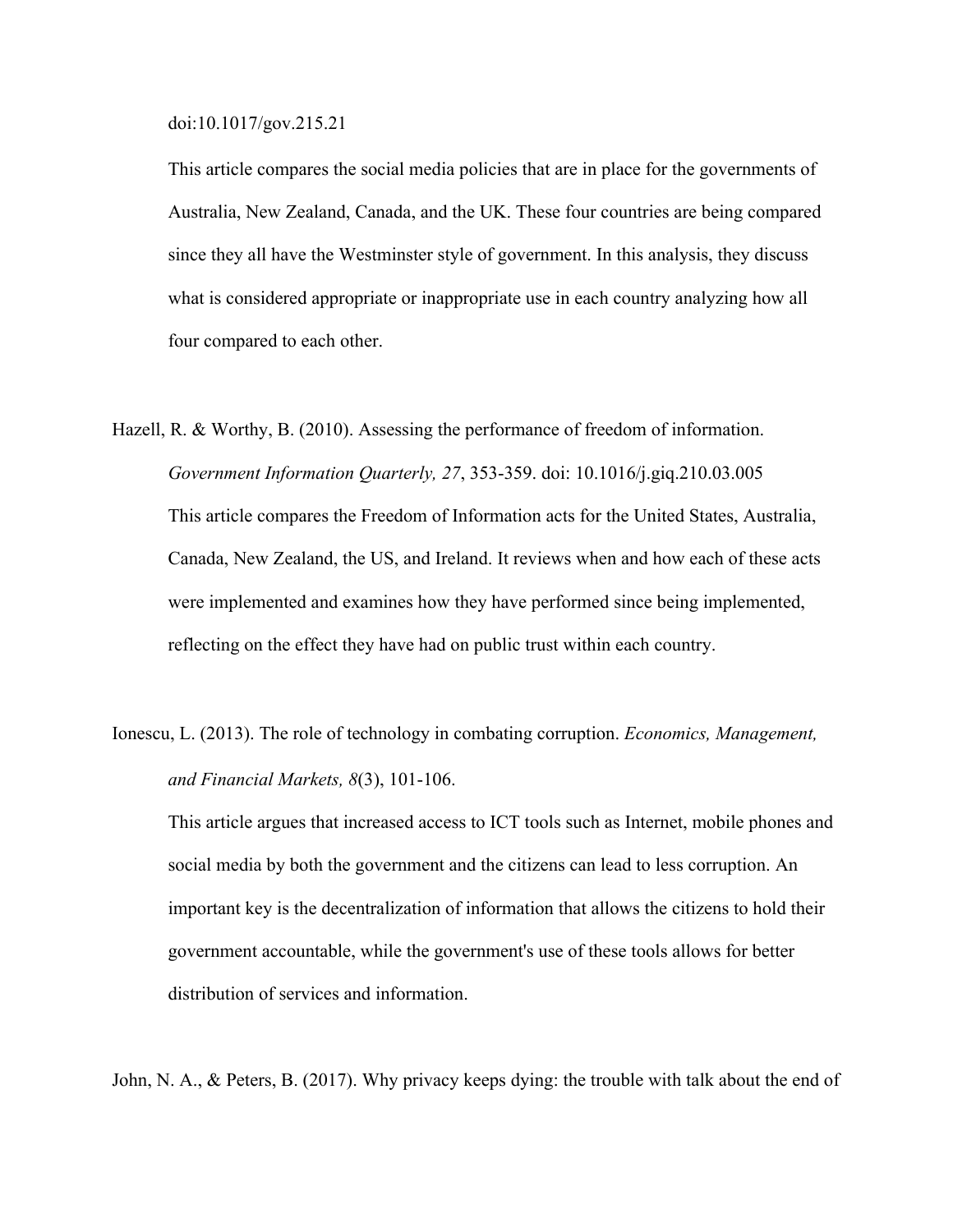privacy. *Information, Communication & Society*, *20*(2), 284-298.

## doi:10.1080/1369118X.2016.1167229

This article focuses on the theory of privacy endism that has been purported for decades. The ideas of privacy and its demise is examined in depth, beginning with the causes for the end of privacy, endism talk within publications, and the concept of "the right to privacy." This article is used to help define privacy from a historical point of view, and cites the necessary conditions needed for privacy.

Kuvin, S., & Silvia, C. (2013). Social media in the sunshine: Discovery ethics of social media - Florida's right to privacy should change the analysis. *St. Thomas Law Review*, *25*(3), 335-356.

This article discusses the "right of privacy" within the United States and how privacy is dealt with at varying levels throughout the country. Privacy within the United States does not have a long history of being a protectable right via the United States Constitution but is left to the Fourth Amendment or more commonly to individual state constitutions or laws. Also discussed is the "right of privacy" in three categories of the law including tort law, the Federal Constitution, and state constitutions.

Levine, D.S. (2012). The social layer of freedom of information. *North Carolina Law Review, 90*(1687), 1-31.

This Article argues that, from a theoretical perspective, governments should reorient their thinking about social media to focus on its indirect value as an information-formatting construct rather than as purely a direct tool for distributing information. Once social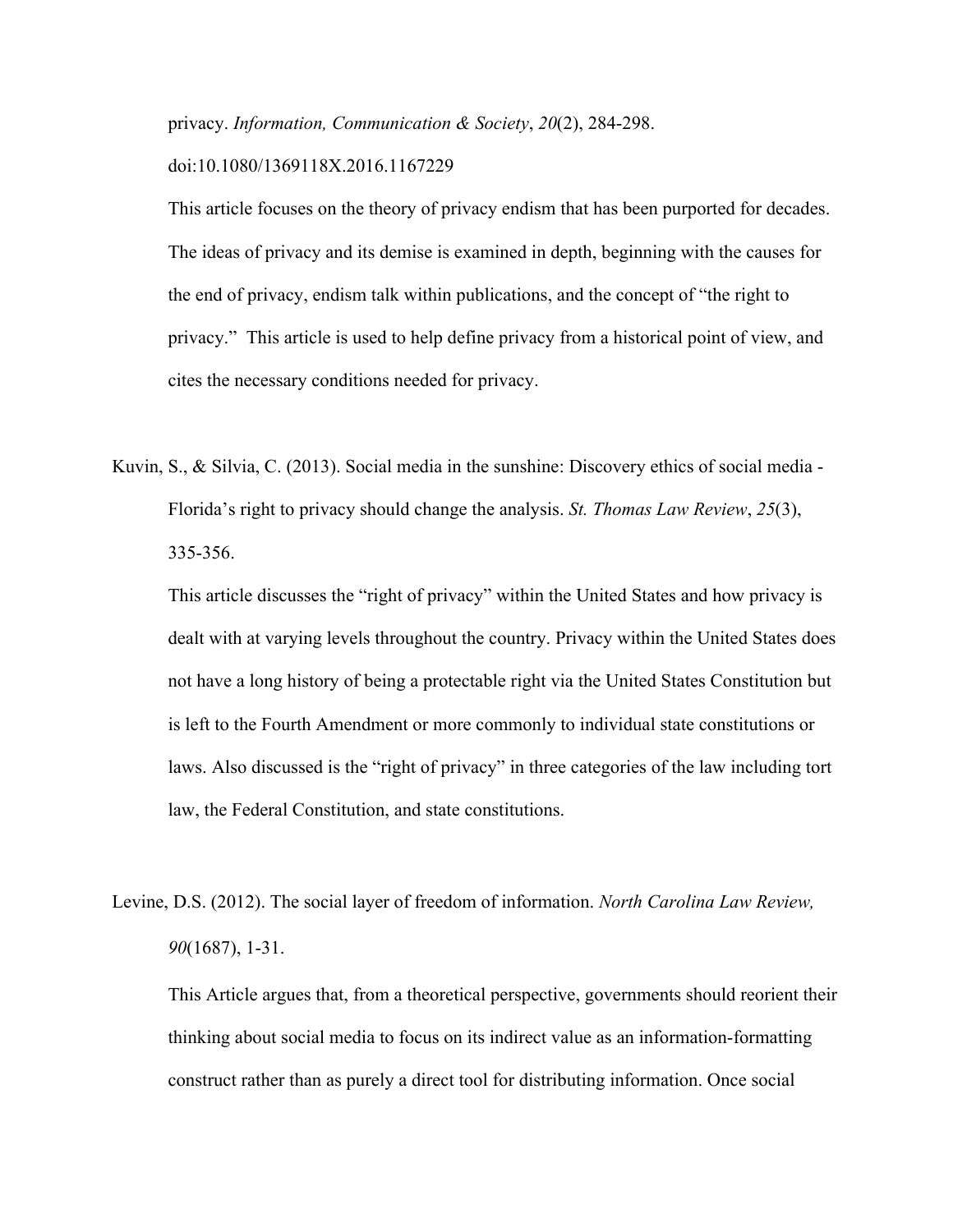media's impact on freedom of information is properly understood, it follows that governments should provide information in structured and useful formats that are socially optimized to best meet the public's analytical needs so that the social layer of government information can flourish. From a practical perspective and to meet this theoretical imperative, this Article proposes a modest amendment to FOIA so as to spur and support the public's development and exploitation of the social layer of government information.

McPeak, A. A. (2015). Social media, smartphones, and proportional privacy in civil discovery. *Kansas Law Review*, *64*(1), 235-292.

This article examines social media and smartphones from a civil litigation standpoint where these devices or accounts are susceptible to civil discovery. Privacy within these disputes a tenuous and defining the limits of civil discovery in these cases is key. With social media and smartphone use, privacy-based arguments are rarely recognized since the medium by definition does not necessitate privacy as sharing as a key element in the use of the.

Manika, A., Hartmann, S., Stock, W. G., & Peters, I. (2014). Government and social media: A case study of 31 informational world cities. *IEEE: 47th Hawaii International Conference on System Science*, 1715-1724. doi:10.1109/hicss.2014.219 This article looks at the social media usage by 31 cities they have defined as informational world cities. When possible they also look at user activities in these same cities in an attempt to see how effective social media is in government and citizen

interaction through these platforms. The research has revealed that Facebook and Twitter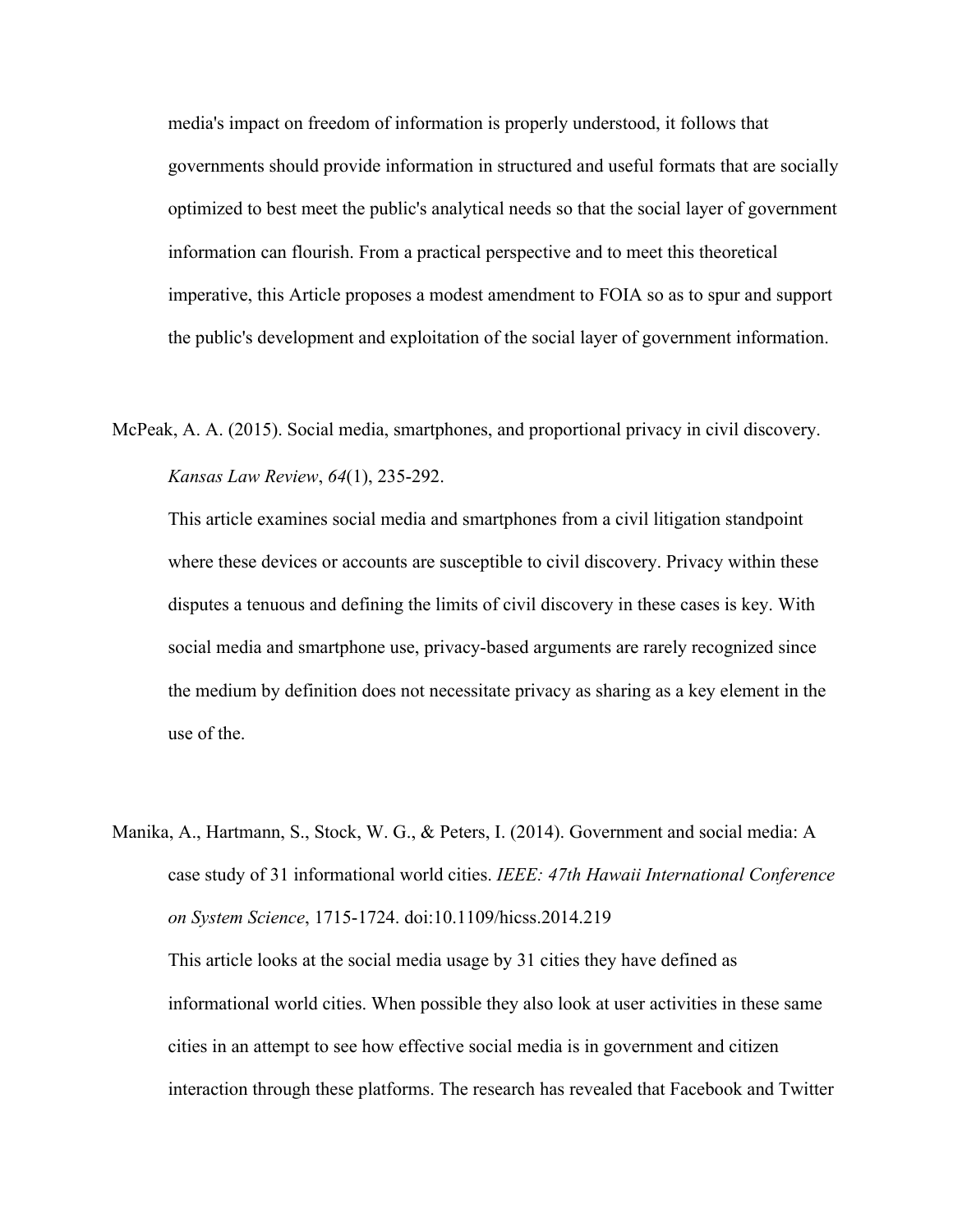are the most effective platforms to foster government and citizen interaction through the platforms used and that the ways in which they are used vary widely from city to city.

Manning, N., Penfold-Mounce, R., Loader, B. D., Vromen, A., & Xenos, M. (2017). Politicians, celebrities and social media: A case of informalization? *Journal of Youth Studies, 20*(2), 127-144. doi: 10.1080/13676261.2016.1206867

This article examines how politicians and celebrities use social media. There is a discussion about the informalization of interaction via social media and how that applies to these particular groups. Ultimately, it is found that citizens and fans want more informal and personalized access to these public figures. This leads to pressure on these figures to put more of themselves online.

Martin, K. (2015). Understanding privacy online: Development of a social contract approach to privacy. *Journal of Business Ethics, 137*(3), 551-569. doi:10.1007/s10551-015-2565-9

This article examines how privacy norms are created through social context, as well as the effects of privacy violations by social groups. Closely examined are the reasoning behind sharing information within specific groups online and the explicit social expectations regarding privacy in these relationships. Also discussed is how these privacy norms are developed over time in personal and professional settings.

This article is used to develop an understanding of privacy expectations between social media users and whether they are living up to user expectations as well as the socially acceptable explicit and implicit rules regarding privacy while using these platforms. The article also shows how social media users make decisions to share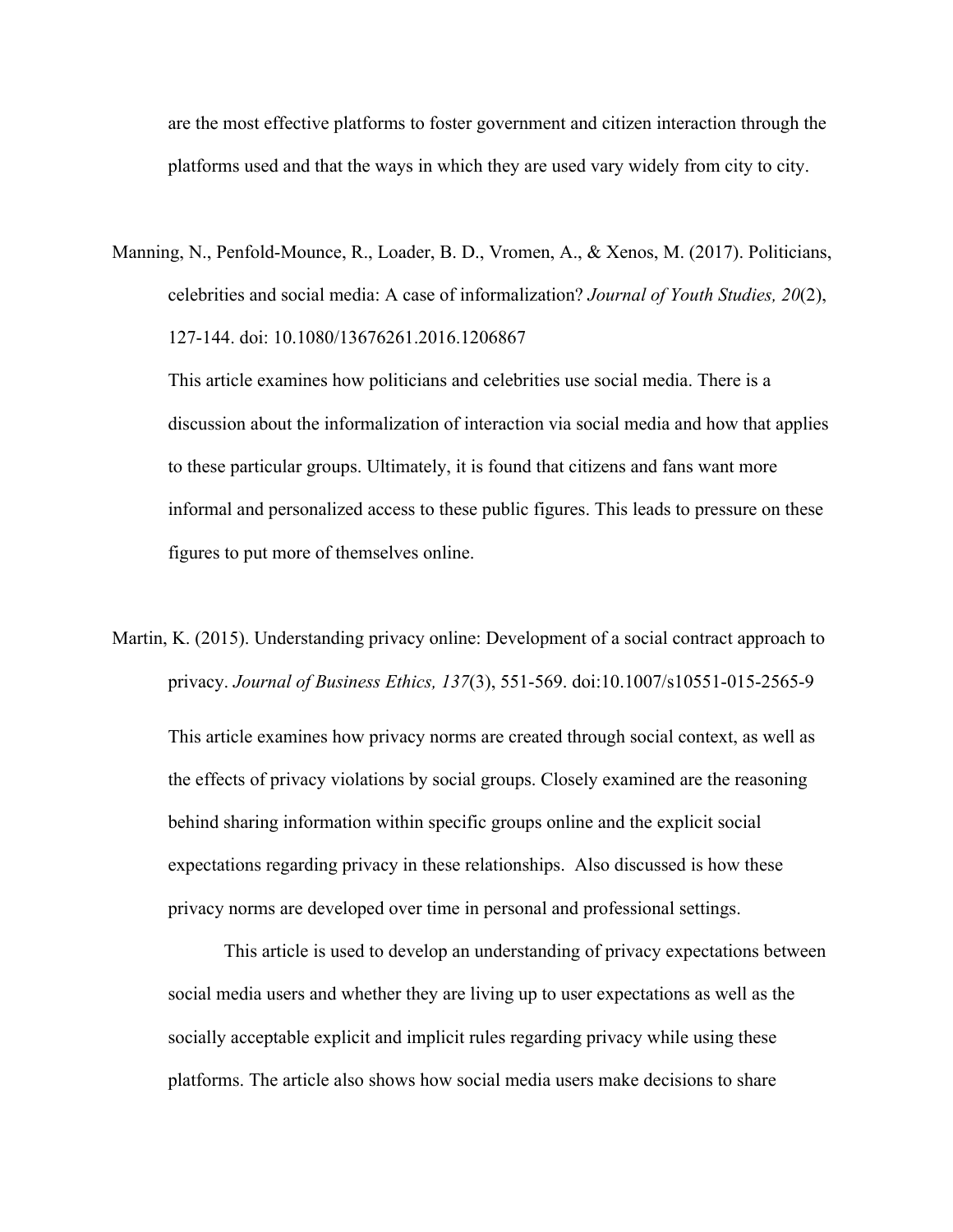information to develop online relationships even with explicit warnings that their privacy is not protected by the platform they are using.

- Mearns, G. W., Richardson, R., & Robson, L. (2015). Enacting the Internet and social media on the public sector's frontline. *New Technology, Work and Employment, 30*(3), 190-208. This article looks at the adoption of the Internet and social media (I&SM) tools by UK Street Level Bureaucrats (SLB) in their work, specifically those working in youth outreach programs. The integration of I&SM tools can be quite helpful to workers who are attempting to do more work with less. However, concerns do arise based on differing levels of experience and understanding of I&SM tools between the department managers, the youth workers, and the clients themselves. Additional concerns exist with the I&SM tools over privacy and a blurring of private/public lives. A main theme seen in this research is the wide variety of differing views on the adoption of I&SM tools among the youth clients, youth workers, and the youth organization managers. No one seems to see quite eye-to-eye on these tools nor do their views always match with the reality of the situations.
- Mergel, I. (2012). "Connecting to congress": The use of twitter by members of congress. *Policy Advice and Political Consulting, 5*(3), 108-114. Retrieved from: www.jstor.org/stable/24235032

Government has been slow to adopt the use of social media tools across the board. While social media an ideal tool to communicate with constituents that may not otherwise be reached congress members still show a lack of real conversation or individual discourse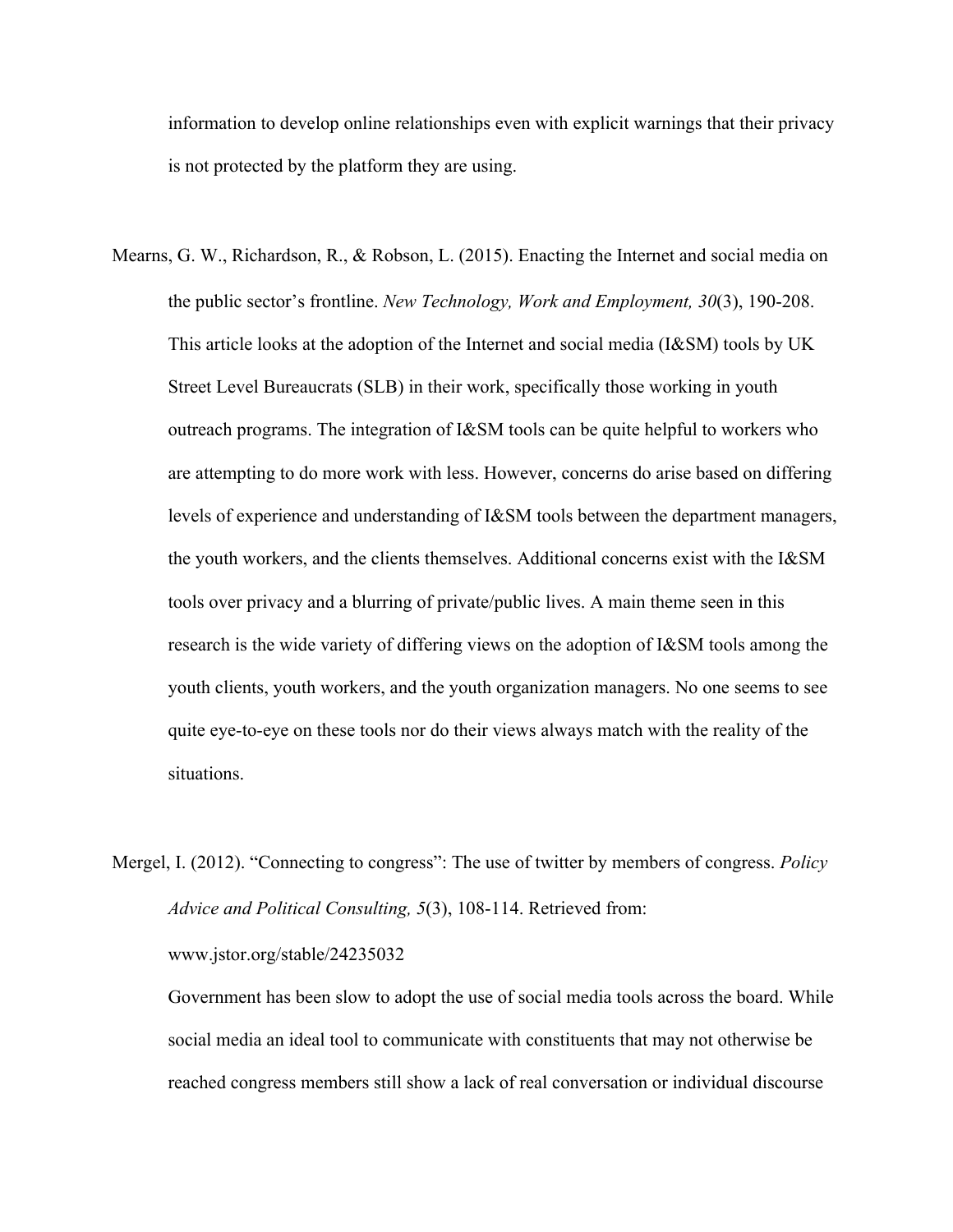when using social media. Social media began by serving as another outlet to release information similar to letters, emails, and websites.

Miltgen, C. L., & Peyrat-Guillard, D. (2013). Cultural and generational influences on privacy concerns: a qualitative study in seven European countries. *European Journal of Information Systems, 23*(2), 103-125. doi:10.1057/ejis.2013.17

This article examines how European citizens protect and disclose their personal data. The research examines how age, sex, and location relate to privacy within Europe. Also discussed is the way the PC and then later social media changed privacy over time and helped develop situational privacy.

This article introduces the dimensions of privacy as they apply to different groups of individuals throughout the world. It was shows how complex and multifaceted privacy is as it changes with societal expectations.

Office of the Privacy Commissioner (2014, May 05). New Zealanders smarter about social networking. Retrieved April 28, 2017, from https://www.privacy.org.nz/news-and-publications/statements-media-releases/new-z ealanders-smarter-about-social-networking-survey/ This article examines the results of a survey conducted in New Zealanders regarding privacy. The results include data on their privacy concerns, social media popularity, privacy settings, and their expectations regarding privacy. This article is shows how the countries with privacy acts in place still have citizens with privacy concerns.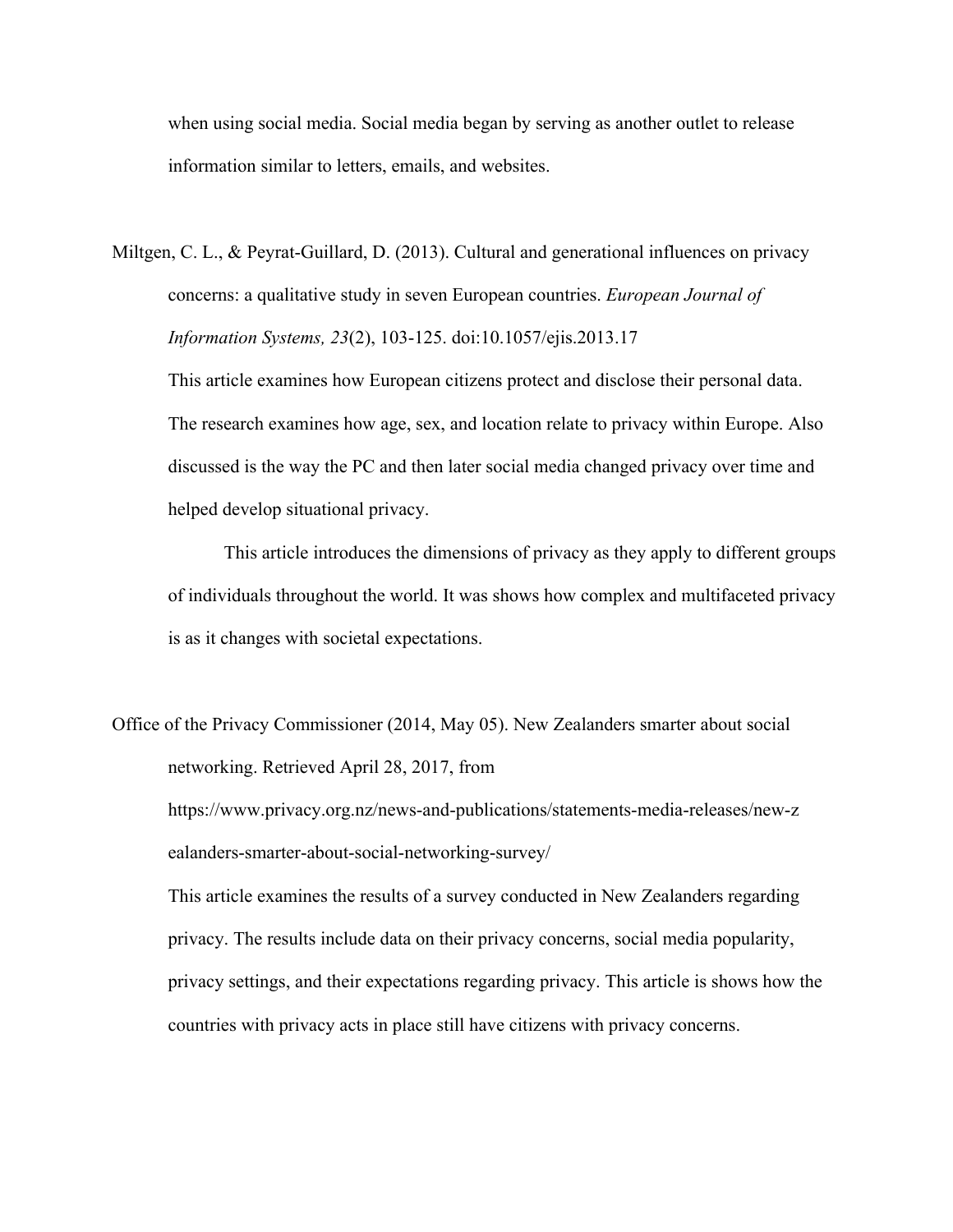Privacy Act - Office of the Australian Information Commissioner (OAIC). (2015, July 28). Retrieved from https://www.oaic.gov.au/privacy-law/privacy-act/ This is the primary website for the Australian Privacy Act 1988. The document explores the different facets of the Privacy Act 1988, including the Australian Privacy Principles (APPs). The elements of this privacy act can be used to examine the privacy acts in other countries.

Steinbart, P., Keith, M., & Babb, J. (2017, January 04). Measuring privacy concern and the right to be forgotten. Retrieved from http://hdl.handle.net/10125/41765 This article examines the "right to be forgotten" (RTBF), the concept regarding the permanent deletion or destruction of data about oneself. The new ruling within the European Union states that requests can be submitted to Google for delisting and deleting search engine results is discussed at length, especially since they include indexes with social media posts, Internet of Things data, mobile phone data, and other data collections.

.

Valle-Cruz, D., Sandoval-Almazan, R. & Gil-Garcia, J. R. (2016). Citizens' perceptions of the impact of information technology use on transparency, efficiency and corruption in local governments. *Information Polity, 21*, 321-334. doi: 10.3233/IP-160393. In this study, a survey was administered to citizens of the Toluca metropolitan area via email and Facebook to determine the relationship between the use of technology by municipal governments and citizen perception of transparency, corruption, and efficiency. From the survey, correlations were highest between transparency and the technology use and there was a strong correlation between transparency and efficiency in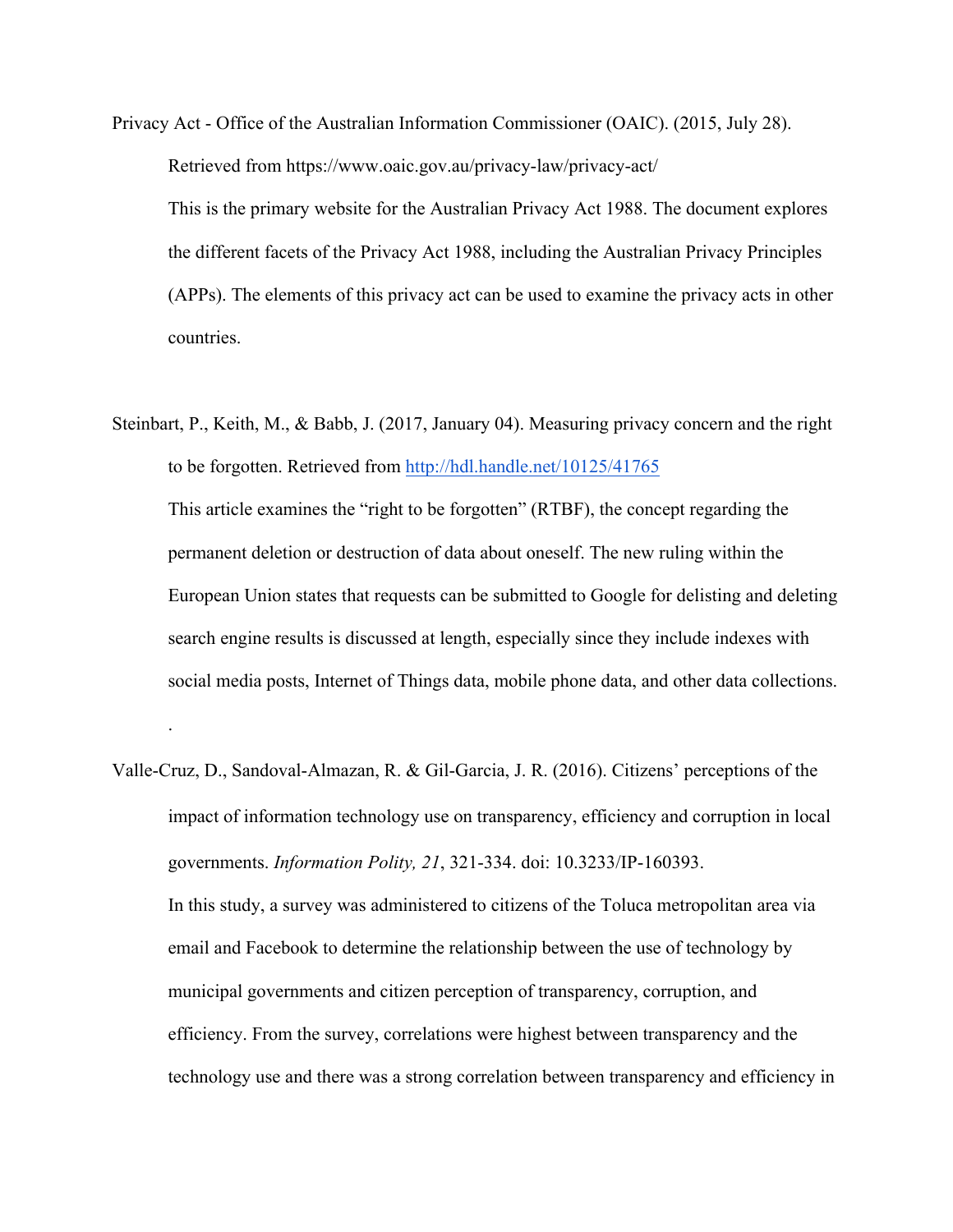general. Based upon the survey findings friendly websites and use of social media are seen as adding transparency and fighting corruption, while the use of social media is also seen as having a negative effect on efficiency. Overall, the study found that use of information and communication technologies do have an effect on citizen perceptions of transparency, corruption, and efficiency, though the technology that seemed to have the most positive effect was traditional websites.

Veal, D. T., Sauser Jr., W. I., Sims, R. R., & Amedee, G. L. (2013). Economic and technological impact in the Obama era: Social networking, transparency and public sector learning. *Race, Gender & Class, 20*(3/4), 18-32. Retrieved from:

http://www.jstor.org/stable/43496930

This article examinnes how local governments have utilized technology in the wake of the recent financial crisis. These changes have helped governments adapt to repercussions of the financial crisis while also supporting transparency and accountability. Increases in accountability and transparency are supported by the citizens and can lead to improving local economies.

Walby, K. and Larsen, M. (2011). Access to information and freedom of information requests: Neglected means of data production in the social sciences. *Qualitative Inquiry, 18*(1), 31-42. doi: 10.1177/1077800411427844.

This article examines the use of Freedom of Information requests on the collection of qualitative data for social science research. The writers examine how concepts such as reflexivity, or showing the process of how data is collected, and the Hawthorne Effect, or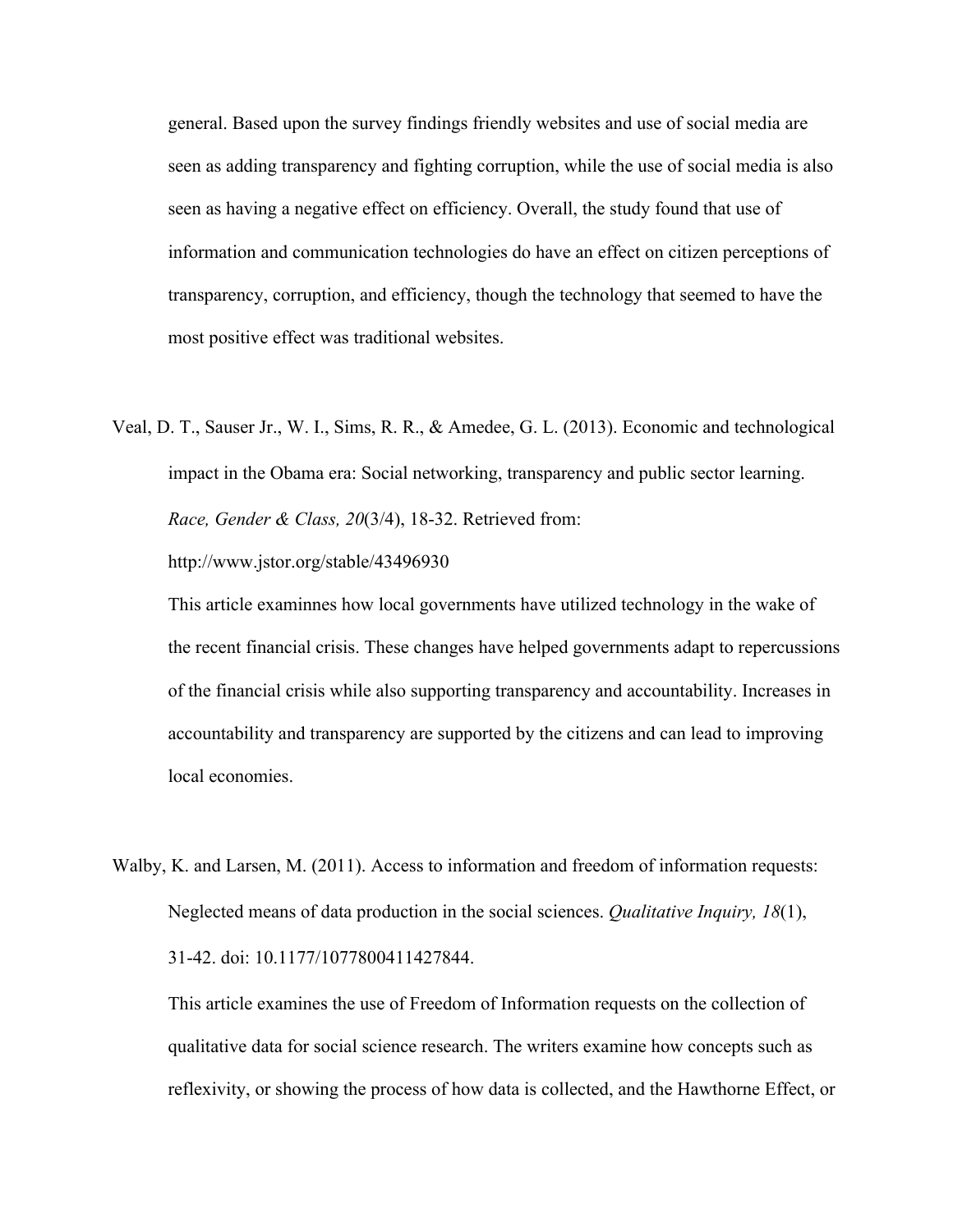how individuals/organizations behave if they believe they are being watched/scrutinized, affect the data collected from an FOI request. The writers also suggest that ultimately FOI requests should be used in conjunction with both interviews and discourse analysis of official departmental messages in the study of government agencies and how they operate.

Wheatley, A. (2015). Do-It-Yourself privacy: The need for comprehensive federal privacy legislation with a private right of action. *Golden Gate University Law Review*, *45*(3), 265-286.

This article examines the current privacy laws and advocates for a comprehensive federal privacy framework within the United States. Explored is how as a society there has been a shift from wanting to "be left alone" to wanting a semblance of information security. The catalyst for the change in attitude toward information and data privacy is the collection of personally identifiable information by organizations for profit through big data collection. This article is examines the benefits of instituting federal privacy legislation to hold organizations accountable for the private data used, stored, and disposed of.

Worthy, B. (2012). A powerful weapon in the right hands? How members of parliament have used freedom of information in the UK. *Parliamentary Affairs, 67*, 783-803. Doi: 10.1093/pa/gss091.

This article is explores the usage of FOI within the UK parliament by parliament members to understand if it is indeed being used to promote accountability. The writers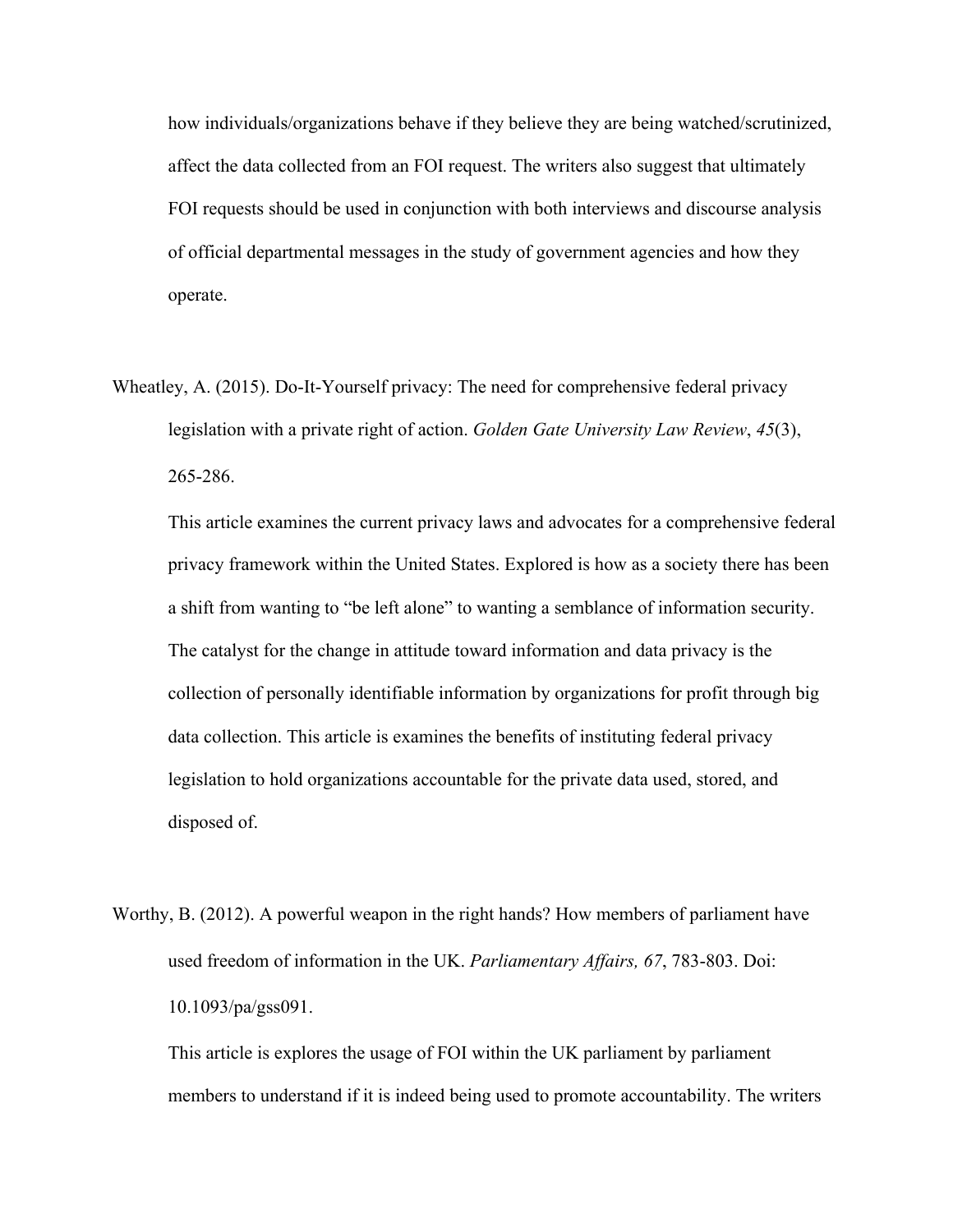have found that on the whole, the members of parliament (MP) are slow to use it and often fall back on older mechanisms that have been in place far longer to meet the same end. Most frequently used are the parliamentary questions (PQ) which have in the past served purposes similar to FOI. Many reasons such as time, the information needed, and MP personality all play a role in addiction to habit. Overall, while the FOI tool is available to the MPs, they are moving slowly to consider it as an accountability tool.

Xu, F., Michael, K. & Chen, X. (2013). Factors affecting privacy disclosure on social network sites: an integrated model. *Electronic Commerce Research,* 13, 151-168. doi:10.1007/s10660-013-9111-6

This article examines the collection and exploitation of personal information by organizations online. Also addressed are the individual's privacy concerns and varying perceptions of privacy when using websites and social media, as well as the acceptance of a privacy breach of information by peers, providers, and authority groups. This article defines how individuals have developed different mannerisms based on the platform they are participating on and how situational privacy changes the level of self-disclosure of personal information on social media.

Zavattaro, S. & Sementelli, A. (2014). A critical examination of social media adoption in government: Introducing omnipresence. *Government Information Quarterly*, *31*(2), 257-264.